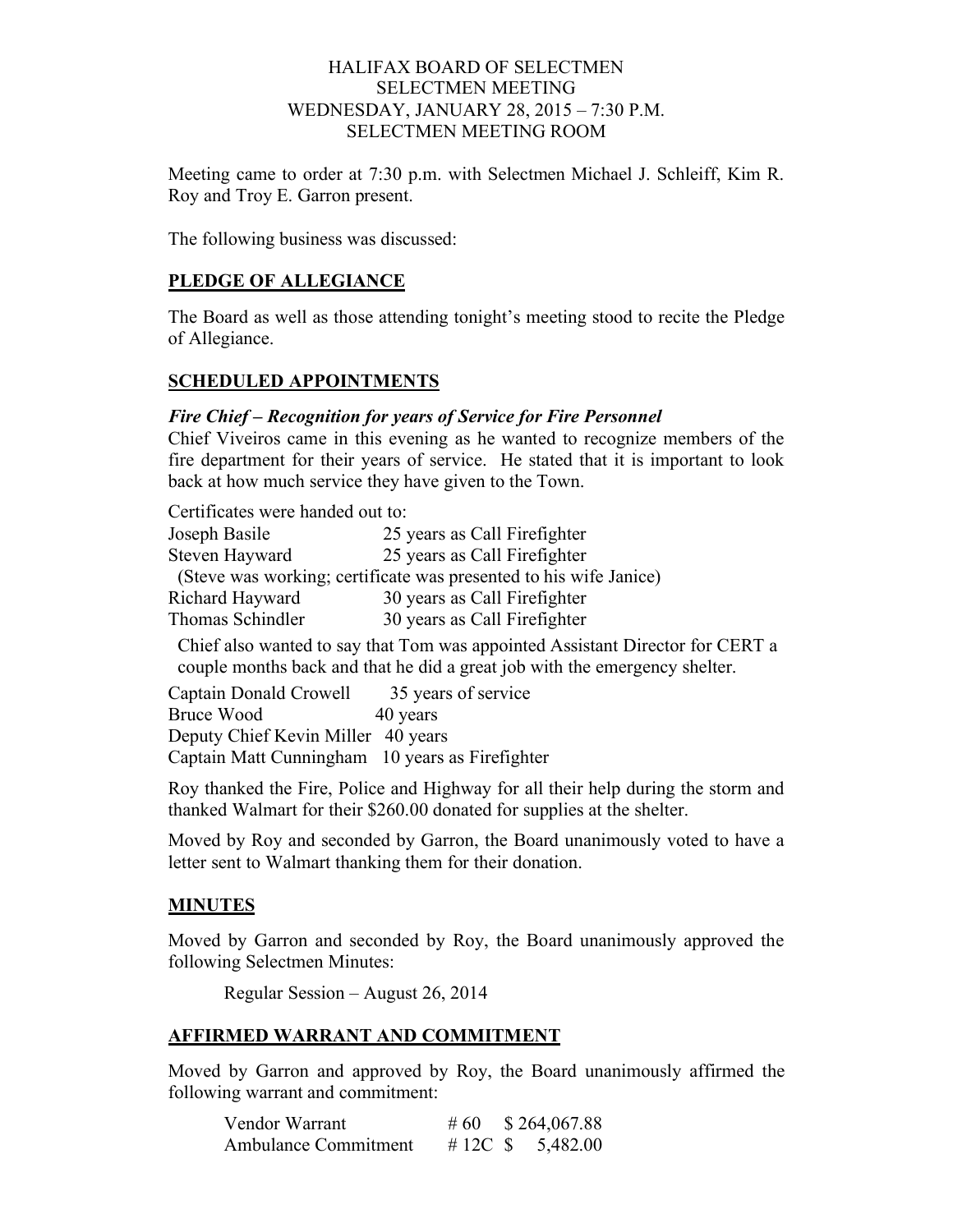# **APPROVED WARRANTS**

Moved by Garron and seconded by Roy, the Board unanimously approved payment of the following warrants with the exception of Schleiff abstaining from the Police Department payroll in warrant #61:

| Payroll Warrant     | # 61 | \$344,079.09 |
|---------------------|------|--------------|
| Vendor Warrant      |      |              |
| Withholding Warrant | #63  | \$125,958.01 |

Moved by Garron and seconded by Roy, the Board unanimously approved payment of the following Selectmen bills dated January 28, 2015:

Cushman Insurance Group (policy renewal).………...….. \$ 1,301.00 Lynch, Malloy, Marini, LLP (billing/audit yr. 6/30/14)... \$ 9,000.00 Halifax Postmaster (400 forever stamps).………………. \$ 196.00

The Board acknowledged payment of the Selectmen Office Payroll for the week ending January 24, 2015 in the amount \$ 6,505.58.

### **GENERAL MAIL / DISCUSSIONS**

### Silver Lake Regional School District

The Board was briefed about the following:

The office has a copy of a letter that was sent on December  $23<sup>rd</sup>$  to the Kingston Board of Selectmen from the Silver Lake Regional School Committee regarding the District meeting on January  $8<sup>th</sup>$ . The letter mentions that there will be a discussion of the use of the Excess and Deficiency fund for a number of long term capital needs but does not state that a vote would be taken nor does it state that this would change the FY2015 district budget. It is likely that Halifax received a similar letter but the office has not found any trace of it. The letter does not replace the need to properly post something like this in the agenda of the meeting notice and the agenda did not include any information about the capital budget request, use of the E&D account or a move to amend the FY2015 budget. On January 15<sup>th</sup> Kathy Shiavone received a letter via fax and the BOS received a hard copy on January  $20<sup>th</sup>$ , stating that the District had increased the FY2015 budget by \$619,000 and used the E&D fund to cover this cost that is to be used for capital improvements.

### Regional Branding

The MetroSouth Chamber of Commerce is promoting regional branding with a motto of "When is Home, Everything's Within Reach" and are encouraging communities to "fill-in-the-blank" and put the community name in the motto and also trying to differentiate this part of Massachusetts from the "South Shore" and "South Coast". Seelig does not have any specific plans on doing this because the town does not have a PR department but wanted you the Board to know about the Chamber's efforts.

Garron asked what do they mean by "branding" and Seelig stated that there was brochure in the mail folder. Roy said that "branding" seems to be the new buzz word for marketing.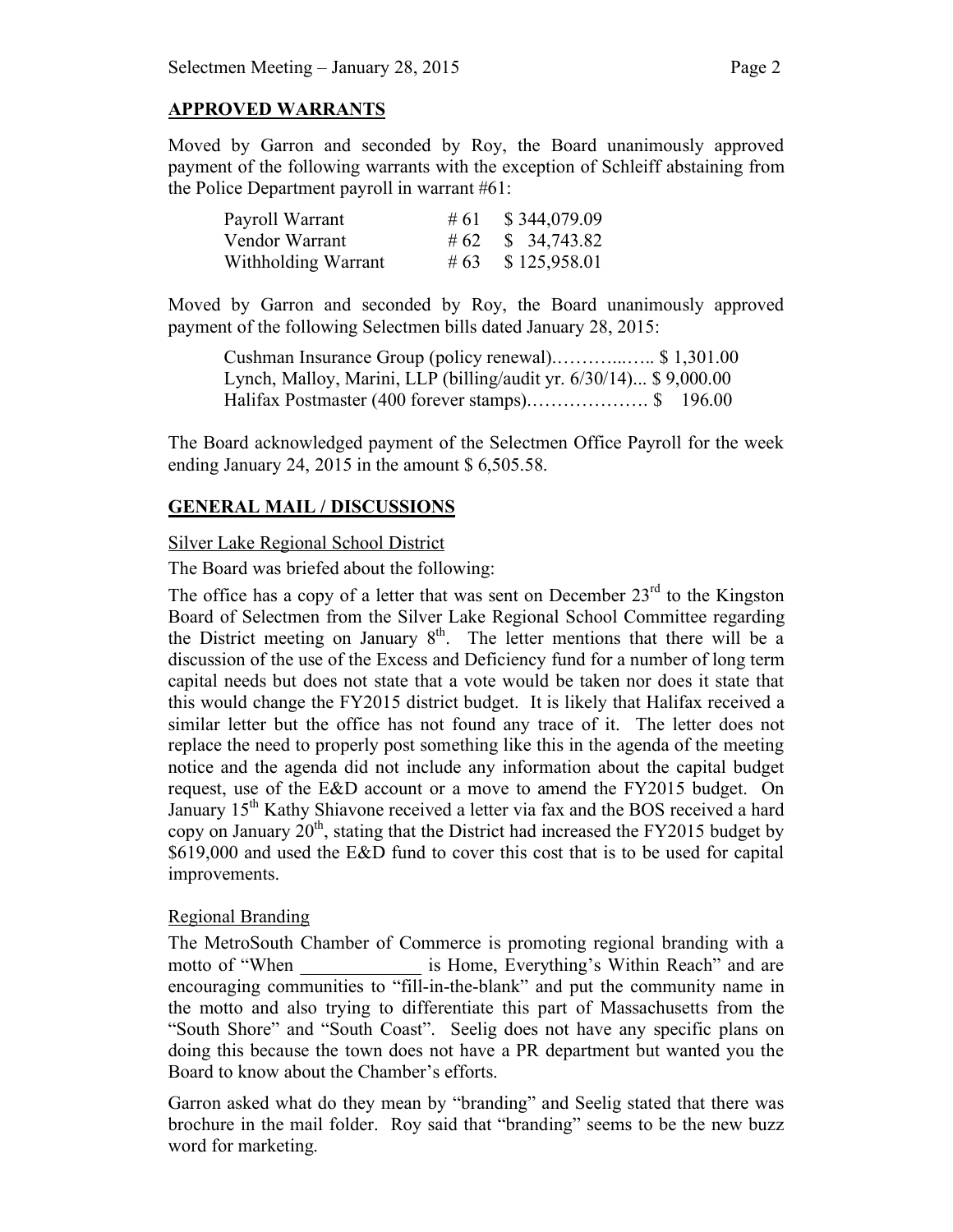# Audit for FY2015 - FY2017

Lynch, Malloy and Marini, LLP, have proposed a three-year agreement for the audits of the FY2015, FY2016 and FY2017 financial records. Seelig said that there is a 2% increase and if the Board is interested they can approve the agreement tonight. He also said that we are not mandated to go out to bid. Roy and Garron were in favor of renewing the contract.

Moved by Roy and seconded by Garron, the Board unanimously moved to renew the contract with Lynch, Malloy and Marini, LLP, for FY2015, FY2016 and FY2017 and have the Chair, Michael J. Schleiff sign the contract.

# **SCHEDULED APPOINTMENTS (CONTINUED)**

### *Dean Anderson – 15 Ocean Ave*

Mr. Anderson did not come in this evening. Seelig said that he wanted an appointment to meet with the Board and asked for a confirmation letter but he never came by to pick the letter

# **GENERAL MAIL / DISCUSSIONS (CONTINUED)**

### Ambulance Abatement

Moved by Roy and seconded by Garron, the Board unanimously voted to abate the following amount from the Ambulance Account:

December 2014 FOR \$ 16,991.75

# Printing of the Town Report and Town Meeting Warrant

Harry B. Harding and Son in Whitman has provided a quote of \$13.85 per page for 125 copies of a 160-page Town Report (\$2,216) and \$42.75 per page for 3,800 copies of a 40-page Town Meeting Warrant (\$1,710). Seelig said that we went with 3,800 copies seeing as we almost ran out last year and it is only \$10.00 more for the extra 200. This figure is within budget.

Moved by Roy and seconded by Garron, the Board unanimously voted to award the printing contract to Harry B. Harding & Son for the printing of the Town of Halifax 2014 Annual Report, the 2015 May Annual Town Meeting Warrant and 2015 May Special Town Meeting Warrant.

### Water Dept/Incentive Increase

Water Superintendent, Keith Swanson, has requested that the Board of Selectmen and the Wage & Personnel Board approve two 1% increases (total of 2%) for Paul Gargiulo as he has completed his Distribution Grade 2 (D2) and Water Treatment Grade 2 (T2) certifications. Keith Swanson is meeting with Wage & Personnel at their next meeting. The actual vote to approve this needs to be done at a joint meeting of W&P, the Selectmen, and the department head with each entity have one vote. No action is needed from the Board tonight. Garron asked if he was asking for retro-active pay and Seelig said he will check on that and bring back on February  $10<sup>th</sup>$  and also said 1% has been given in the past for incentives. Seelig will set up having the Water Department and W&P to come in on February  $10^{th}$ .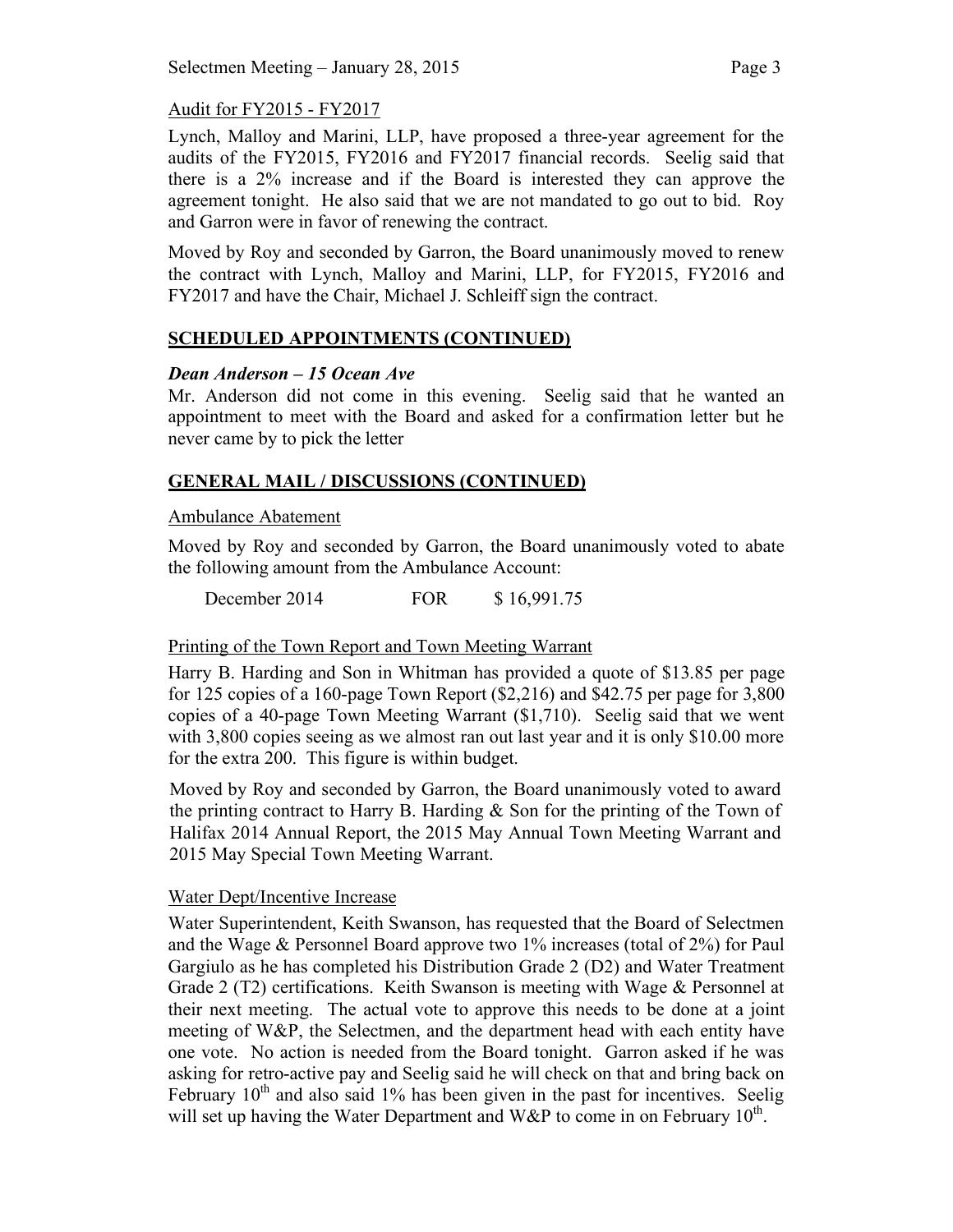### 15 Ocean Avenue

During the past week, there have been two more complaints about the demolition derby vehicle at the above location and the general state of the property. Mr. Dean Anderson of Hanson indicated that he was the owner of the vehicle and requested an appointment to meet with the Selectmen tonight. He said he would come by to pick up a written confirmation of the appointment, but as of Thursday, January 22<sup>nd</sup> has not done so therefore Seelig did not know whether he will be in this evening.

Seelig has contacted Town Counsel about the options the Town has, including the possibility of fining Mr. Anderson (the junk car by-law does not specify that the owner of the property must be the person fined) or the State law concerning "dumping" on private property, including property within 20 feet of a public way. The Board could ask the Treasurer-Collector to move this property along in the tax title process in order to shorten the amount of time between now and when the Town could take ownership of the property.

At this time there is one unregistered vehicle and sometimes a registered one shows up on the property.

Moved by Roy and seconded by Garron, the Board unanimously voted to send a letter to Mr. Anderson asking him to remove the vehicle(s) within ten days.

Chief Broderick said that he will pull the VIN number and look into finding the last registered owner.

Schleiff preferred to wait for the chief to get the information and once he does send one letter to Mr. Anderson and a copy of the letter to the owner of the property.

Moved by Roy and seconded by Garron, the Board unanimously voted to send one letter to Mr. Anderson asking him to remove the vehicle(s) within ten days and a copy of the letter to the owner of the property.

# OCPC/DLTA Funding

Seelig has contacted OCPC about two possible projects:

- 1) Helping small businesses (marketing, especially, but it could be other topics) as most businesses in Halifax are not members of any of the regional business associations such as Plymouth, Brockton, or Cranberry. Perhaps business owners would attend one or more workshops about issues they are facing if they were organized by the Town.
- 2) Bringing in better internet into Halifax. What would it take in terms of dollars, infrastructure, expertise, etc., for the Town to set something up? The lack of competition and the level of service currently provided are common complaints from residents.

Seelig is waiting to hear back from them and stated that Plympton is interested in both of the above.

Garron asked if anyone knew if the "Tri-Town Business Association" still exists and Seelig said he did not know. Roy suggested asking Julie Lane at Rockland Trust and Garron thought that was a good place to start.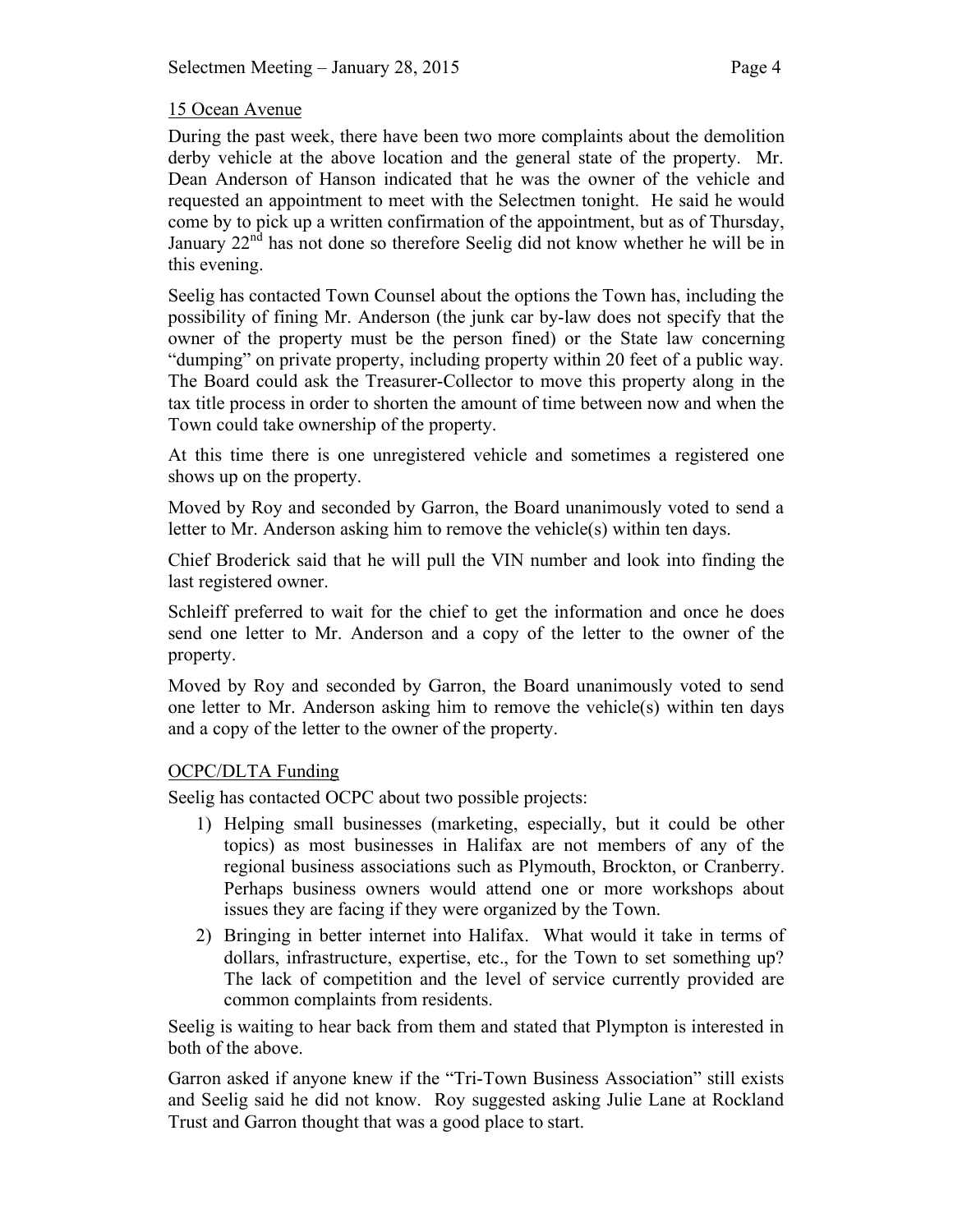### Principal Assessor/Designation

The Principal Assessor/Appraiser, Karen Trudeau, has received certification as a Massachusetts Accredited Assessor. If the Town accepts a particular State statue at this upcoming Annual Town Meeting, then she will receive an annual stipend of \$1,000 from the Town.

### Snow Days and Snow Hour/Emergency Proclamation

Moved by Garron and seconded by Roy, the Board of Selectmen unanimously approved Tuesday, January  $27<sup>th</sup>$  as a snow day for Town Hall and Council on Aging employees and Wednesday, January  $28<sup>th</sup>$  from 7 am to 9 am as a partial snow day for Town Hall employees and all day snow day for Council on Aging employees.

Garron asked if the Library was included and Seelig said that Laurie will get letter from Trustees because they are an elected Board.

Barbara Brenton, COA Director, wanted to ask what the snow day procedure was as she expected to get a call last night but received a call from Charlie at 6:00 a.m. today as well as one from then got Gerry saying that the parking lot was not plowed. She is just asking for more advance notice if Town Hall and COA are not going to be opened and asked what the procedure was. Seelig said no call means we are open and as of Tuesday night he figured they would have been plowed out. He continued to say that there is the follow a phone tree to make calls and told everyone that we were opening at 9:00 a.m. He talked talk with Gerry and Bob the night before and he never thought that the parking lots would not be plowed out and in the future Seelig said he can call Gerry the night before and see where things stand.

Garron said that he does not know what the priority level is, whether it is the streets first then the parking lots. Roy totally understands and also wanted to bring up that the Police Station was not fully plowed and felt that the public safety parking lots need to get plowed. Roy made a motion to send a letter to the Highway Surveyor asking that the public safety parking lots are plowed. Schleiff suggested having a meeting with everyone instead of sending a letter.

Chief Broderick added that the police parking lot has always been an issue since he has been there and understands the demand for parking lots to be plowed. He also wanted to say that if a representative from the Board would like to attend the debriefing meeting to please come, the "After Action Meeting" will be in a couple of weeks.

### Senior Tax Work-Off Program

The tax work off program is an abatement program for seniors that would allow them to perform volunteer community service for participating town departments to "work off" part of their property taxes.

Barbara began by saying that this program has been around for twenty years and has been brought to the Board of Selectmen two times in the past by the prior director. She has been working with the Principal Assessor on this and would like to keep it simple and start with two participants (by lottery) and it is an easy program and she would like to get it moving. There will be a sheet to record the hours worked. At this time the Assessor's Office, COA, Recycling Center,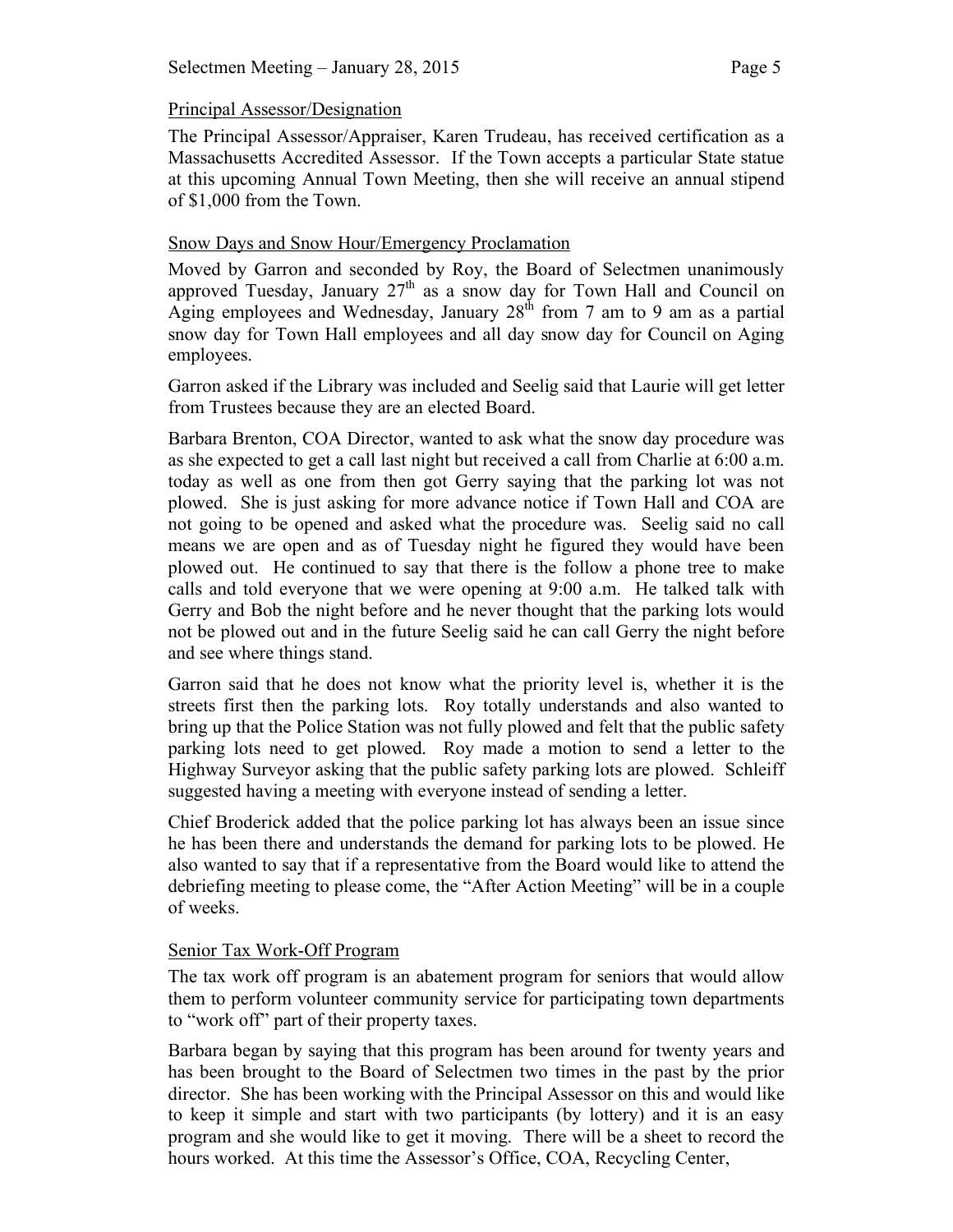Library and Conservation are willing to have the participants work in their departments.

Roy asked if the department heads would do the interviewing and Brenton said that the COA will do the hiring. She then asked if is not working out, who addresses the issue and Brenton said they would contact her and she will get someone to replace that person.

It was stated that there will be time taken away from the person that needs to show them what to do. Barbara said that the work will be performed Brenton in the August through February with an average of about three hours a week and said the jobs are easy enough that do not require much training.

Principal Assessor, Karen Trudeau stated that once the program is in place it needs to be in place for three years and needs to be voted on at Town Meeting. Seelig said the program can be accepted for three then and if not successful can revoke after the three years and Seelig if Board of Selectmen is in acceptance of it at Town Meeting they then can set the criteria. Both Roy and Garron were in support of it as Garron said it has been successful in other towns.

Moved by Garron and seconded by Roy, the Board unanimously voted to support the senior tax work-off program.

The proposal is for two people. Barbara will firm up the specifics for Town Meeting and may come back to the Board in one month.

### **SCHEDULED APPOINTMENTS (CONTINUED)**

### *Robert Bergstrom – Crawler & Mudfest Events – Live Entertainment*

Robert Bergstrom has requested live entertainment permits for the following events on the Nessralla Farm:

Crawler – Sunday, May 24 (8 a.m.  $-4$  p.m., open for drivers at 7 a.m.) Mudfest – Sunday, June 14 (8 a.m.  $-4$  p.m., open for drivers at 7 a.m.)

The Board of Health did not specify anything other than all Board of Health permits, including those for large events, must be obtained. The fire chief is requesting for both events one ambulance with two (2) EMT's and one forestry unit with one (1) firefighter. The Police Chief indicated that fewer officers would be needed for the Crawler Event and six detail police officers for the Mudfest Event.

Robert Bergstrom explained that he has gotten some requests for a Crawler Event where Jeeps, trucks, short-wheel base vehicles crawl over rocks, stumps and trees.

The event is usually held in the woods and is kind of the same as Mudfest. He is requesting permits for both events and stated that they are two separate events on different and are three weeks apart from each other.

Chief Broderick said the stipulations for the Mudfest event remain the same as last time and as for the Crawler event he said they could play it by ear as he does not think it will the same as Mudfest. Schleiff suggested starting with four details than add and the chief said that it could be determined closer to the date. Mr. Bergstrom said that he will touch base with the chief two weeks before the event.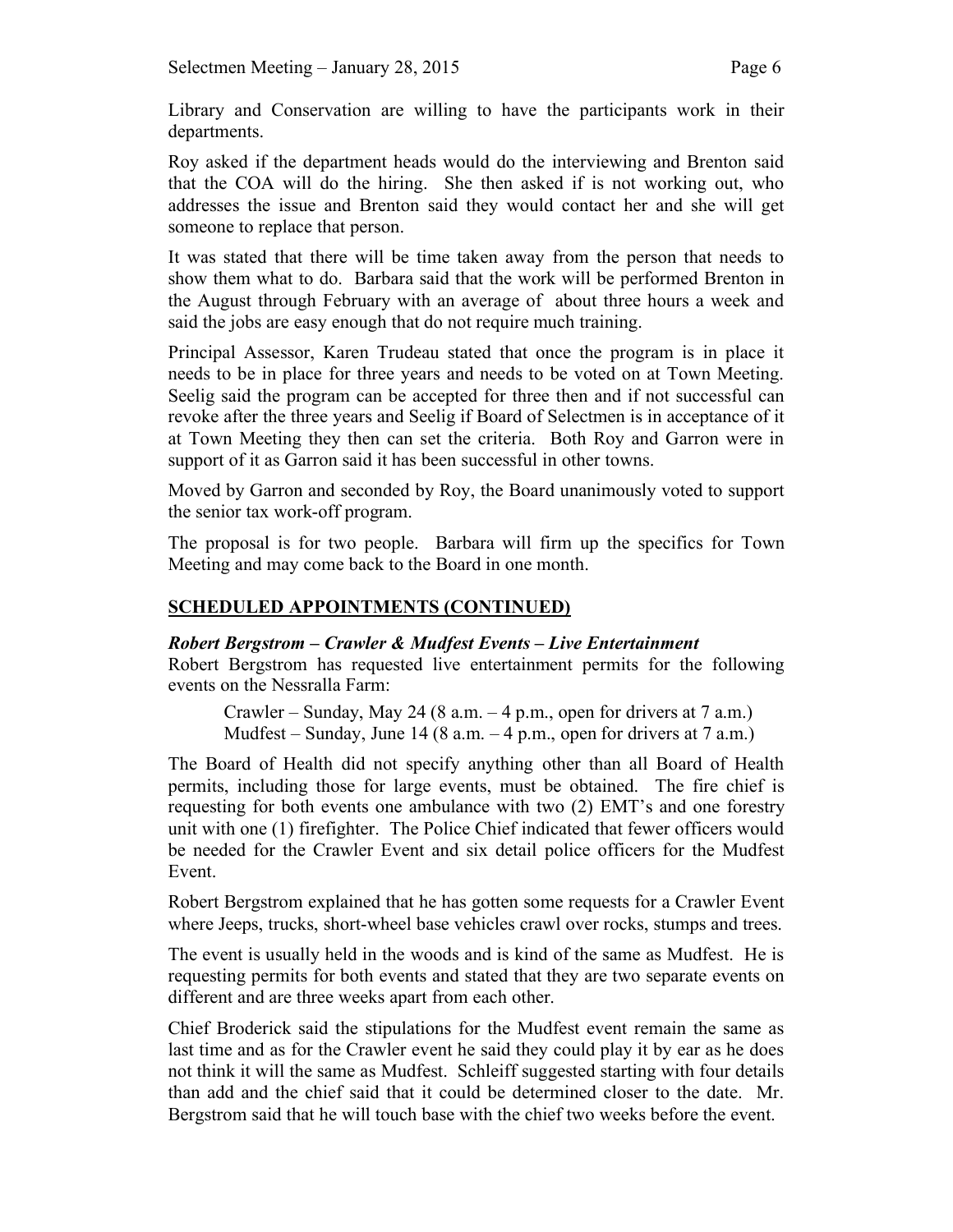Garron asked that he make sure the traffic is kept down and Mr. Bergstrom said that he will post it and the chief said at the last event they did and it was the first one they had an issue. No calls were received at the last event (November 2014).

Mr. Bergstrom said he it sticking with same time for both events – 7:00 a.m. for the drivers. Going to have two courses; take the top they then move to the second course.

Schleiff said that he and the chief can work the numbers for the details closer to the date. Schleiff is concerned about injury and Mr. Bergstrom said that it is 95% safe and they are professionals and know what they are doing.

Moved by Roy and seconded by Garron, the Board unanimously voted to issue live entertainment permits for the Mudfest and Crawler events with the following stipulations:

### Crawler Event:

Contact Police Chief two (2) weeks prior to event regarding Police Details; 1 ambulance w/2 EMT's (for duration of event); 1 forestry unit w/1 Firefighter (for duration of event).

### Mudfest Event:

6 Detail Police Officers (for duration of event); 1 ambulance w/2 EMT's (for duration of event); 1 forestry unit w/1 Firefighter (for duration of event).

Mr. Bergstrom said that he will go door-to-door to notify the neighbors about the events and in closing said that wants to do other events for all ages.

*Halifax Gold & Coin Shop – disciplinary Hearing on Junk Dealer/Collector License* Schleiff began by saying that a recent incident has been brought to the Board's attention.

Schleiff read the letter that was sent to Mr. Chiaramonte dated January 18, 2015.

*At its meeting on Tuesday January 13, the Halifax Board of Selectmen read a report from the Halifax Board of Selectmen concerning an incident involving your business on December 11, 2014. As a result of that report, the Board voted to hold a hearing on allegations that you have violated the Town's by-law (chapter 112 – Junk Dealers and Collectors) and the stipulations of your Junk Dealer's License. This hearing will be held on Tuesday, January 27 at 8:45 pm in the Selectmen's Meeting Room. The Board may, as a result of this hearing, take disciplinary action concerning you license including but not limited to fines, a suspension of the license, or termination of the license.*

*You are invited to attend and participate in this hearing. If you have any questions about this matter, please contact me.*

Schleiff then said and they wanted to get a timeline on how things have been going since he has opened.

### Chief Broderick:

First started Officer McDonnell was assigned to get reports of items taken in by Mr. Chiaramonte. It has been a challenge and when we go in to speak with Mr. Chiaramonte it is great but every few weeks or couple of months we to need to remind him to do something. An example of this is that we need color pictures to be taken the last few times not in color. Not that it is a big deal, but it is the little things on a constant basis.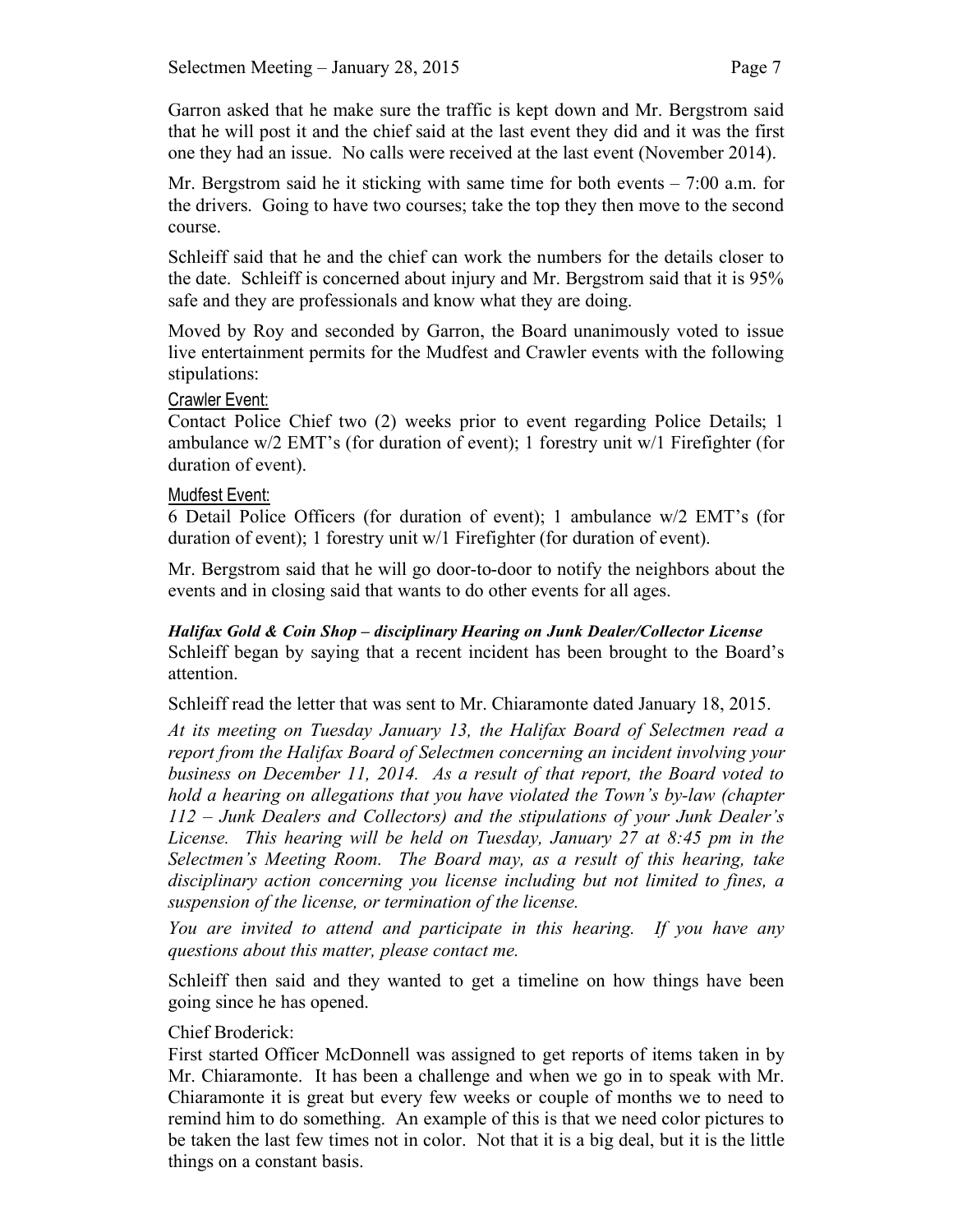# Officer McDonnell:

Things started off with Mr. Chiaramonte having problems using the data base, then he needed to get stipulations that were rectified and now it is getting colored photos.

### Chief Broderick:

Mr. Chiaramonte needed a program and he started using it, now he is not. The program is commercially available for these businesses to use. He used it for a bit but then stopped.

Schleiff said the Board required it and both Roy and Garron said yes they did.

# Officer McDonnell:

I go to there every Friday and in December there was an incident and items were not logged. Sgt. Sterling got a B&E and I went to the shop and a female was working and I asked if the items were there and I was told they were not. Two hours later Sgt. Sterling went back and the female worker was not there but Matt was. The items were there. Sgt. Sterling then called me and asked me to meet him at the store. We then asked why the items were not logged and he (Matt) said it was regular/repeat customer. That's when a violation occurred.

### Roy:

Since the inception of your business our relationship has not a great and I do not think you have been a good partner for the Town of Halifax. You have had issues getting the program, not submitting the weekly reports, sign violations and being extremely rude to town hall employees. I value businesses that follow the rules, and you, sir do not follow the rules.

Despite it being part of your license agreement, it took you a while to get the program. The reason for a lot of  $B\&E$ 's in our town is there are many individuals who are addicted to opiates. In a desperate need to buy drugs, it forces some individuals to break into homes, steal items and then sell those items for money. This is why the program is important and is used throughout the police departments in Plymouth County. You unfortunately were not able to use the program and are not following the rules and I don't think you have been a good partner and it would be my recommendation that your license be terminated.

# Mr. Chiaramonte:

I have been here three years, six days a week and you cannot do this to me and that this is his livelihood. Mr. Sammon won't let me use it (meaning the program).

Schleiff asked if there was another program and Officer McDonnell said *Leads Online* and the cost is \$1,200 a year. He then asked why Mr. Sammon would not let him use it.

# Mr. Chiaramonte:

He terminated me from using it and this is the stipulation.

Roy asked Officer McDonnell why Mr. Chiaramonte was unable to use the program and he said Mr. Sammon stated he is very difficult to deal with and he had a few choice words about Mr. Chiaramonte.

Schleiff said that if he could not use it he should have come to the Board of Selectmen. – Common sense should have been picked.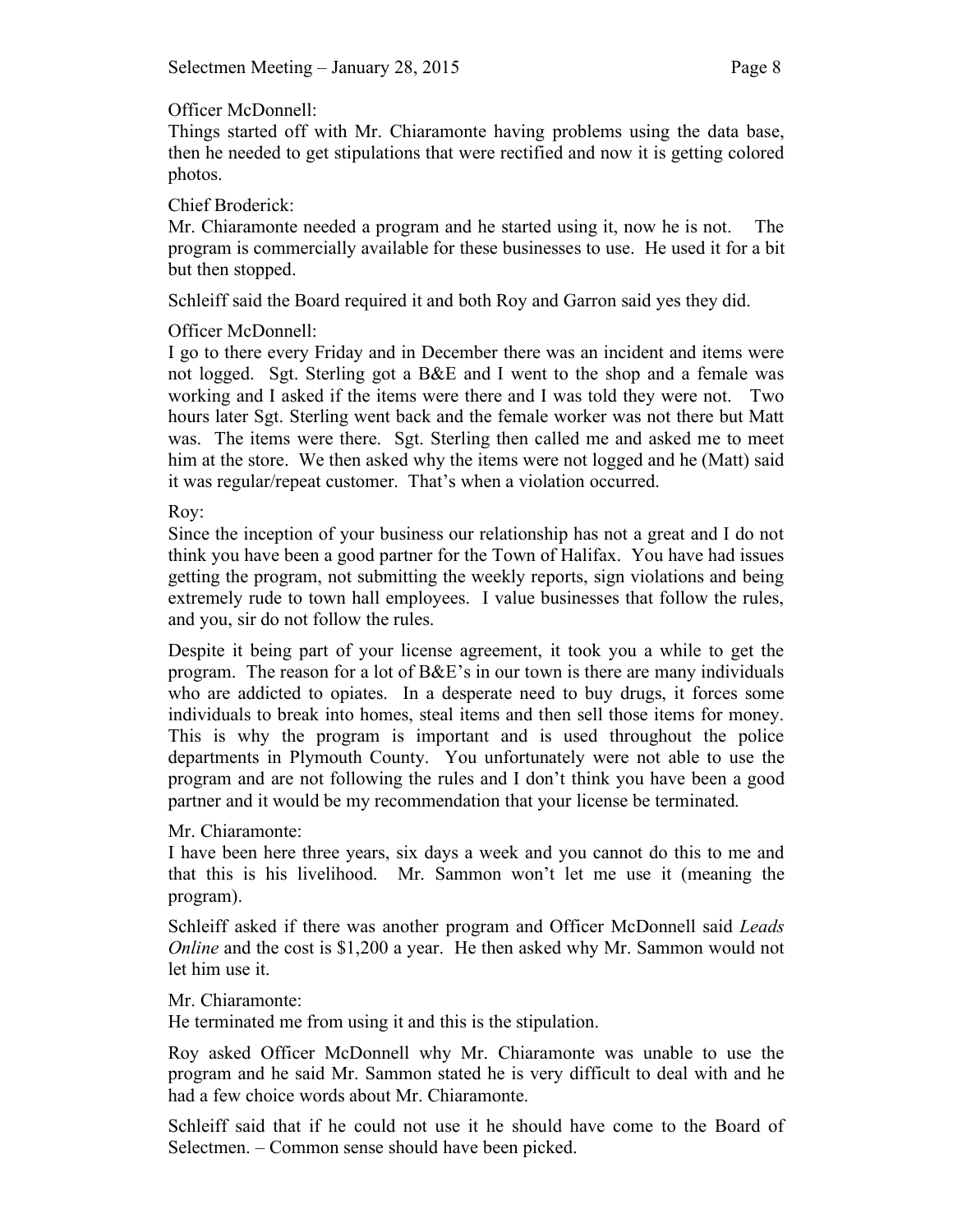### Garron:

You accepted materials that were stolen and when I was in law enforcement if you were caught with stolen goods you were charged with receiving stolen goods.

# Mr. Chiaramonte:

The jewelry was returned to the lady. She asked if so-and-so brought it in, I said yes and I returned the items to her. This report is wrong.

# Chief Broderick:

The issue is that the items dropped off were not handled according to the By-Laws - were not recorded.

Schleiff asked if he agreed to that and Mr. Chiaramonte said yes but the guy was on file and had a slip and he asked me if I needed an ID and I said no I have you in the system.

Roy:

This is a regular customer who brought in stolen items?

Mr. Chiaramonte:

Maybe he came in last year and showed me his ID. He was awful and belongs in jail.

Roy:

I am confused because you said he was a "regular" customer and now you don't remember when he came in and you think he belongs in jail.

# Chief Broderick:

Whatever "regular" means to him, you are to get ID whenever items are brought in. We understand the problems and conflicts between him and Mr. Sammon and we tried to work with him with something that is comparable. Within the last week we have come to an appropriate solution. It is not perfect but we are okay with it. He will not be able to use Mr. Sammon's programs. It is not what the Board of Selectmen had stressed for a program but it works for me and the department.

Schleiff:

You know it shouldn't have happened. Where it goes from here is up to the Board. The police are the ones who have to follow-up – not pleasant – need to understand that we have to protect the residents.

Mr. Chiaramonte said that there have been numerous times where citizens that have had items returned and Chief Broderick did say they there has been three times where things have been turned back to the victims. He continued to say that when they get a call from a victim that something has been stolen we run to the shop and we catch them off the bat.

Roy then asked if they were initiated by him or by the Police Department and he said the Police Department.

Mr. Chiaramonte said that he is being portrayed as that kind of guy and makes him look like a crook.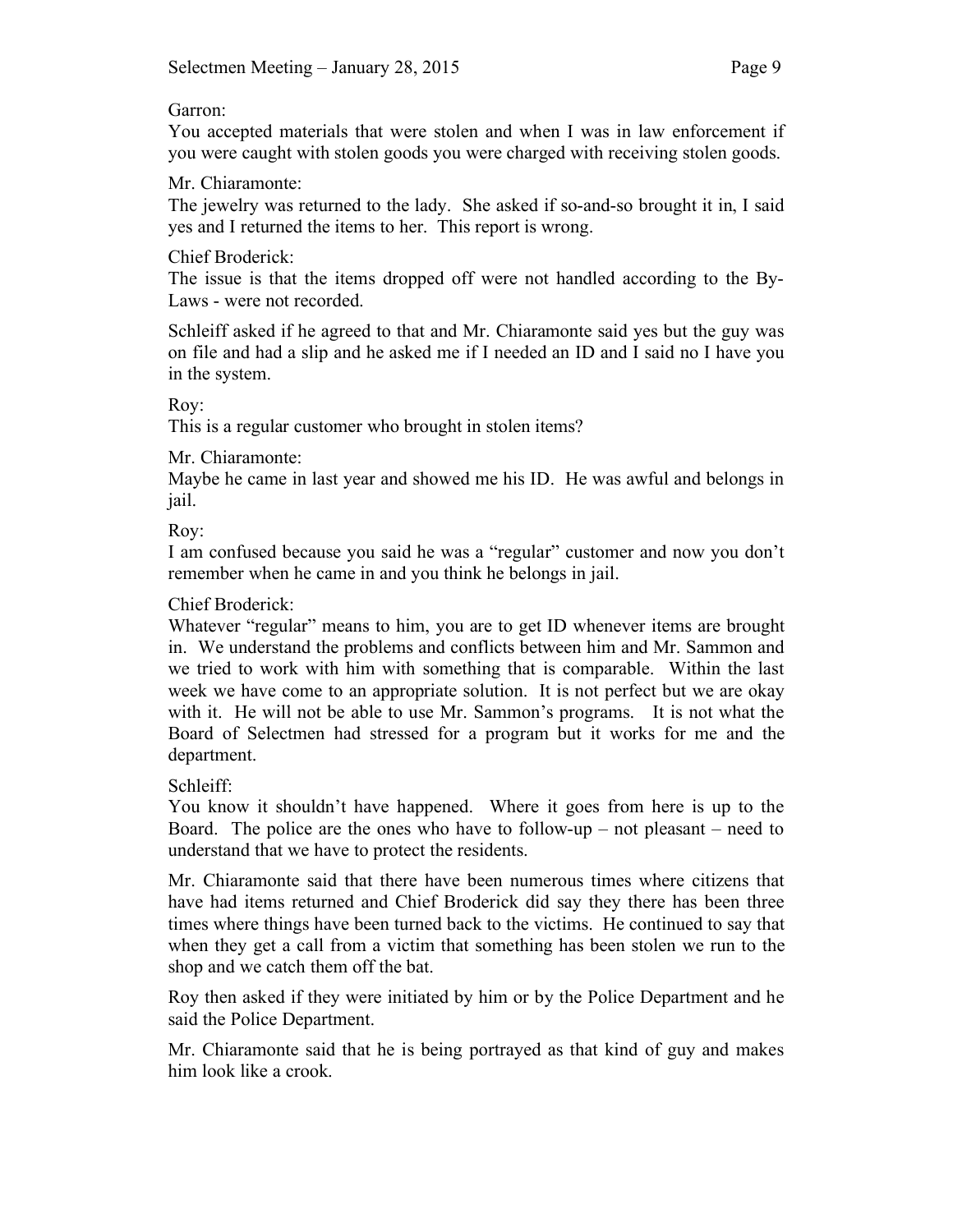Schleiff:

I have no reason to believe that this report is not accurate and you need to understand that we cannot have this. We know how Ms. Roy feels; don't know how Garron feels or the police. This is a tough business.

Mr. Chiaramonte stated that this business is my life.

Schleiff:

If we feel that this cannot work – it happened – so how do we want to proceed? Troy, how do you…..

Garron:

If on Police Department charged with receiving stolen items does not matter, you would have been charged. How many other times have you not recorded?

Roy:

It is important that things are recorded so that when things like this happen we have something to fall back on.

Schleiff stated to him that he knows the risks and what he is required to do and added that this is not easy for us as a Board.

Garron asked him how much did you lose and Mr. Chiaramonte said \$150.00.

The Chief has Officer McDonnell checking weekly. Any complaint whether police, signs, anything belligerent don't care will not renew your license in April 2015.

Schleiff:

I never would forget if was told about the sign being left out after hours. Troy, is willing to allow you to keep your license or the second choice is that we can let license run out and expire (expires April 30, 2015) unless anything happens in the meantime.

Mr. Millias<sup>.</sup>

We have had several heated discussions about the signs over the last two years.

Mr. Chiaramonte:

Fallen down because of the wind.

Mr. Millias<sup>.</sup>

If brought in, would not fall and as of this time Mr. Chiaramonte has not paid any of the fines for his sign violations.

Mr. Chiaramonte:

I have not paid fines. It is a depression and I have four kids to feed. I will pay.

Chief Broderick:

Just so the Board clear, last agreement I asked that a digital photo of ID and items taken be sent to Department for our records. I am expecting that from here on in.

Mr. Chiaramonte asked about the flag boy and Mr. Millias said that is undetermined at this time. He then asked if there has been a complaint.

Mr. Millias:

On the signs violations, it is not that it has not been communicated.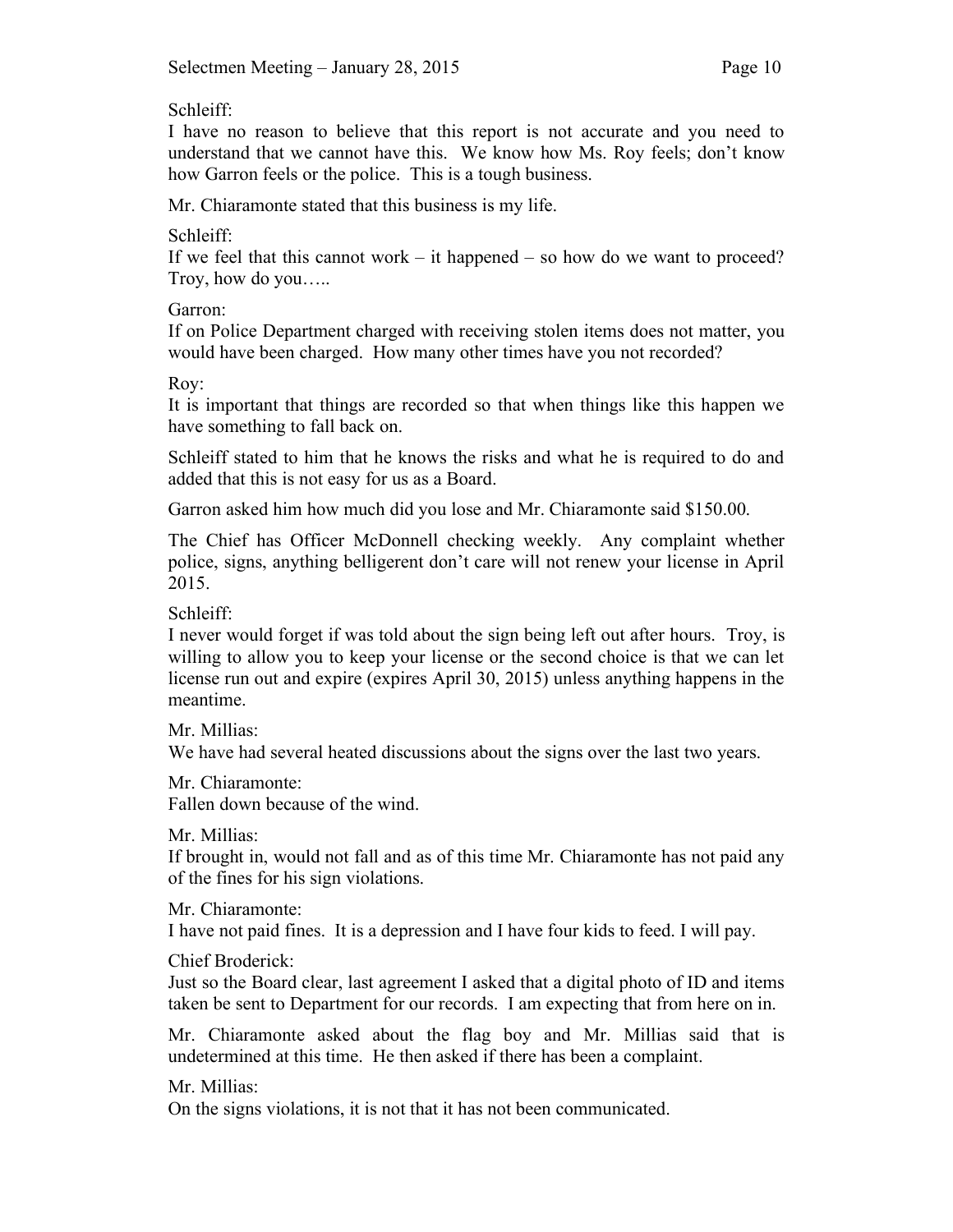Schleiff:

These are things you need to expect because this is the business; it is a tough business and frowned upon, not an easy business. No one is happy in this room about what has happened. Can you please be on top of this for the next three months and maybe wait until the license is up?

### Roy:

I am not changing my opinion on terminating his license.

Moved by Garron and seconded by Schleiff, the Board voted as follows to allow Mr. Chiaramonte to operate as long as he follows all the rules from the Police Department, the Board of Selectmen and the Zoning Officer:

| Troy E. Garron      | - Yes  |
|---------------------|--------|
| Kim R. Roy          | $-$ No |
| Michael J. Schleiff | - Yes  |

A decision on April  $28<sup>th</sup>$  will be made whether to renew the license or not.

Garron said to Mr. Chiaramonte that he has some negatives in the past and he best come up with some positives.

Schleiff stated that he agrees with Roy and understand that this is his livelihood but this is the best they can do and thanked him for coming in.

### *Solar Farm Committee*

Seelig asked the Board want to establish an ad hoc committee for the solar farm and if so designate a charge to committee. Schleiff asked if the Board of Health has confirmed that a solar farm can be put on the capped landfill and Seelig said that we need to check with DEP and said it is doable as you can use an anchor system. Garron said that we should look at all options because it would be worth it if it was to bring down the town building's electricity.

John Campbell said the gentleman that put on the presentation was interested but he found it hard to understand and complicated on how you get the return on the solar. He continued to say that Marty Bosworth and Tom Millias are interested on being on the committee and they could do some research on it out seeing as the BOS and M&SBC do not have the time.

Resident, Alan Winkler, was present for this discussion and is interested in being on the committee. He stated that this is a great opportunity and is very important that the Town benefits from it. He added that you need to be careful with the "bags of goods" someone will come in and sell to you and will try and confuse you. It is simple to understand and an easy program and the profit can go to the Town and not the sub-contractor.

Schleiff asked if the ad hoc committee would be under the Board of Selectmen and it was stated yes. Seelig said that the committee would need to pick a Chair and then a liaison to the Board of Selectman.

The following people have indicated an interest: Alan Winkler Sandy Nolan (but as an advisor, not a member) Perhaps a member from the Board of Health Marty Bosworth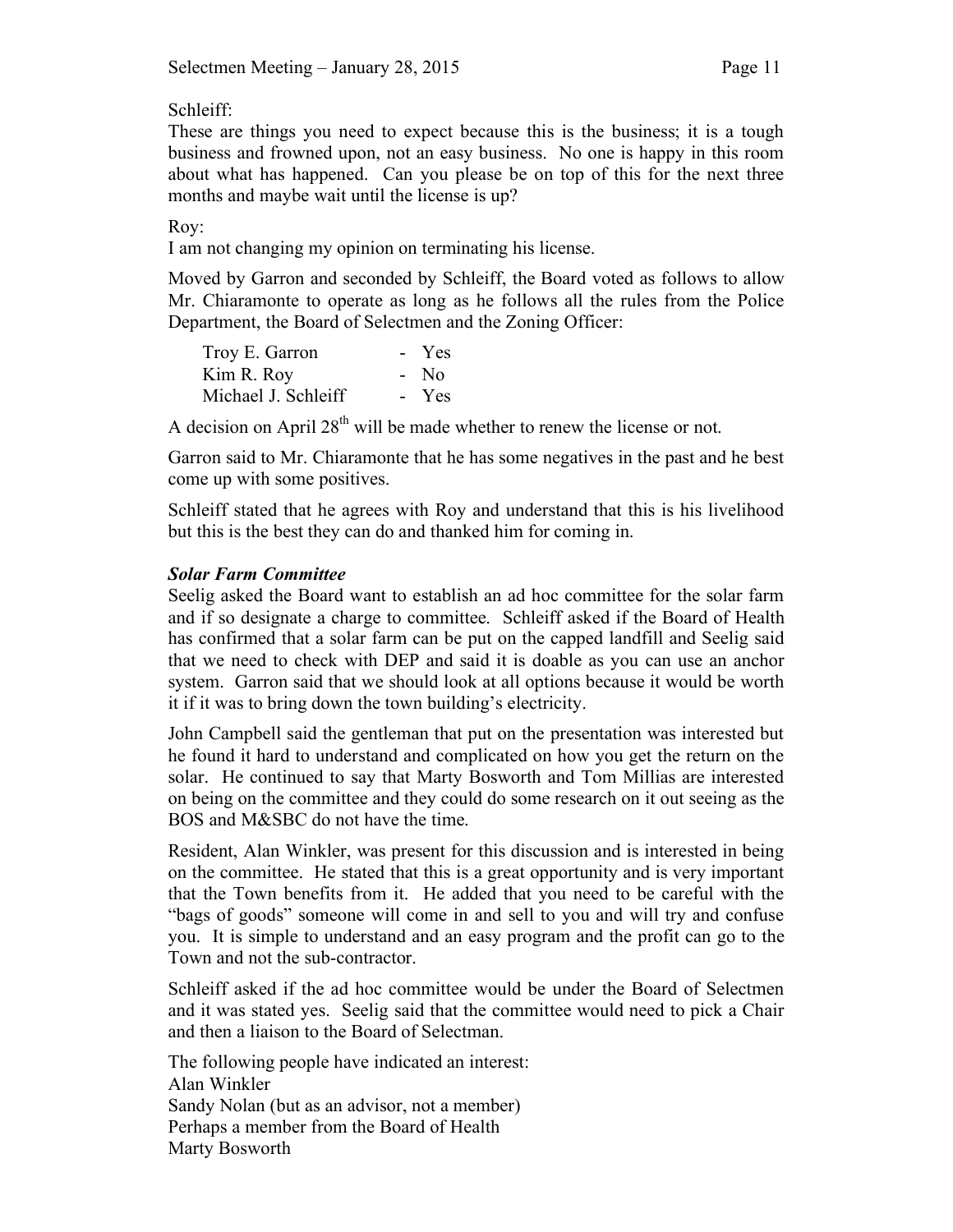Jerry Joy, member of the M&SBC Derek Bennett Janice Hayward Tom Millias

Campbell said that five to seven people would be sufficient because too many people will weigh it down.

Moved by Garron and seconded by Roy, the Board unanimously voted to establish a Solar Farm Ad Hoc Committee to study the feasibility of a solar farm at the capped landfill on Hemlock Lane.

Moved by Roy and seconded by Garron, the Board unanimously voted to appoint the following people as members of the Solar Farm Ad Hoc Committee with terms to remain open:

Alan Winkler Jerry Joy Marty Bosworth Tom Millias Derek Bennett Janice Hayward

Campbell thought that the members should have 1, 2 and 3 year terms so that there is always someone on the committee. Seelig explained that this would be one project therefore terms would not be needed and then suggested that the Board designate someone to get the first meeting together.

Alan Winkler volunteered to be that person. The office will forward everyone's contact information to him.

# **GENERAL MAIL / DISCUSSIONS (CONTINUED)**

### Special Town Meeting

Attorney Mayo, Moderator Bruno, Town Clerk Gaynor, and the Elementary School All-Purpose Room are all available for Tuesday, February  $17<sup>th</sup>$ . The following are Articles that are being considered:

- A. Approve or disapprove of the amended FY2015 budget for Silver Lake including the use of \$619,000 from the E&D account for capital projects.
- B. Purchase one or both Chapter 61A parcels at the corner of Hayward and Franklin.

Department reactions for the possibility of buying the property were:

- $\triangleright$  Highway/Cemetery Could be used for new cemetery (running out of room with current one), Cemetery could use sale of lots and graves money. There is about \$114,000 in this account
- $\triangleright$  future school
- $\triangleright$  athletic fields
- $\triangleright$  Planning Board no particular interest
- $\triangleright$  Council on Aging (Joy Marble) senior center
- C. Additional Chapter 90 allocation for FY2015 \$135,469
- D1. Approve and appropriate money for the patrol officer contract
- D2. Approve appropriation (\$8K?) for detail account.